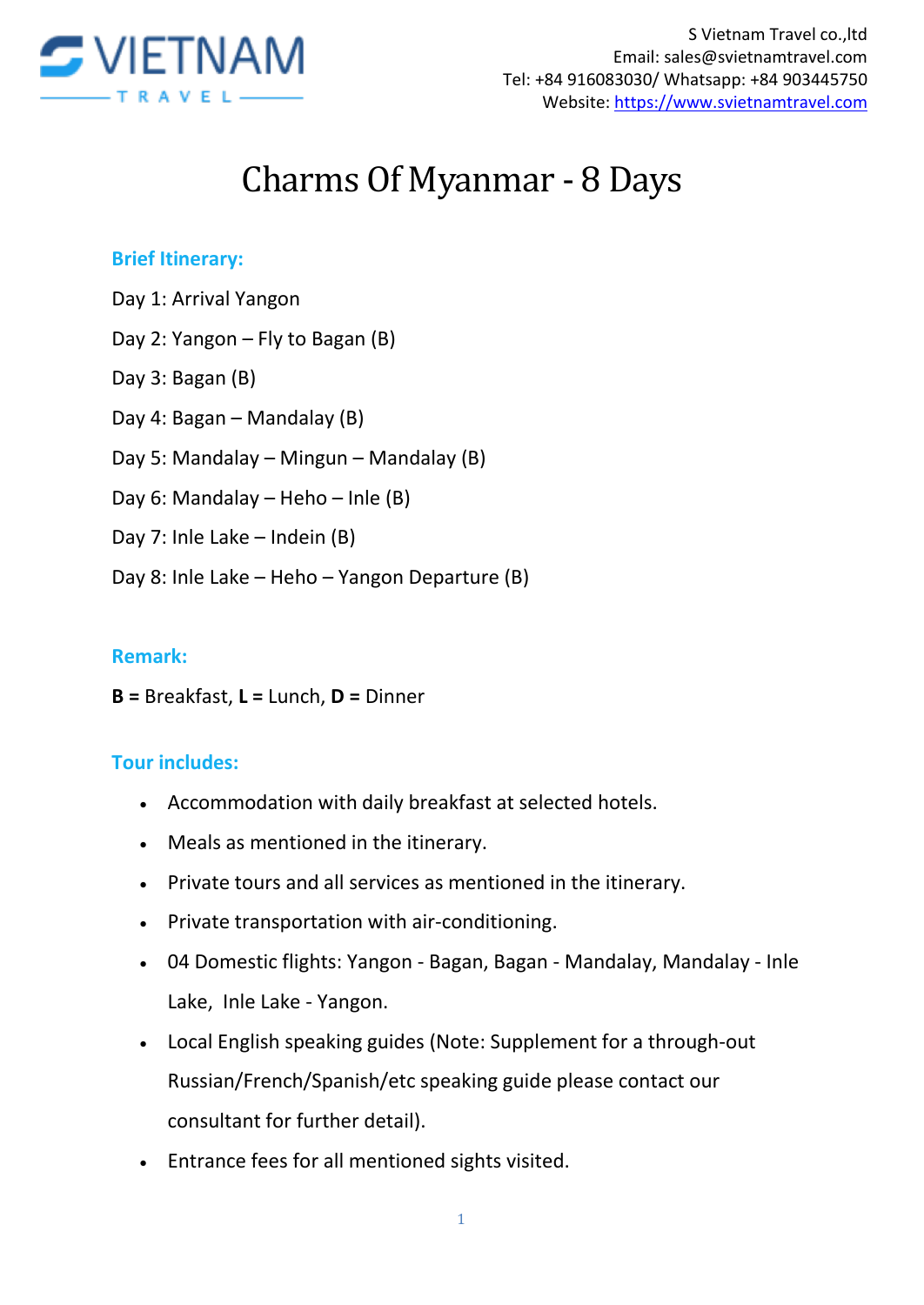

- Private boat to visit Mingun and Inle.
- Water and tissues.

## **Tour excludes:**

- International flights.
- Other meals which do not mention in the itinerary.
- Early check-in and late check-out at hotels.
- Optional Ballooning in Bagan.
- Personal expenses (such as laundry, telephone, drinks, etc.).
- Tipping for guides and drivers.
- Compulsory personal travel insurance.
- Compulsory Christmas and New Year Eva Dinner at hotels if required.
- Myanmar Visa fees (contact our travel consultant for further information).

## **Detail itinerary:**

# *Day 1: Yangon arrival*

Mingalabar and welcome to Myanmar! Upon arrival at the airport you will be warmly welcomed by your guide who will take you to your hotel for check in (note: check in time is 14.00. Early check in is subject to availability).

Visit Kyaukhtatgyi Pagoda to see a 70 meter long reclining Buddha statue around the size of a blue whale. Afterwards, head on to Chinatown for a change of scenery and check out the dragons and incense of the colorful Khen Hock Keong Chinese temple. Explore the vibrant street stalls where vendors sell all kinds of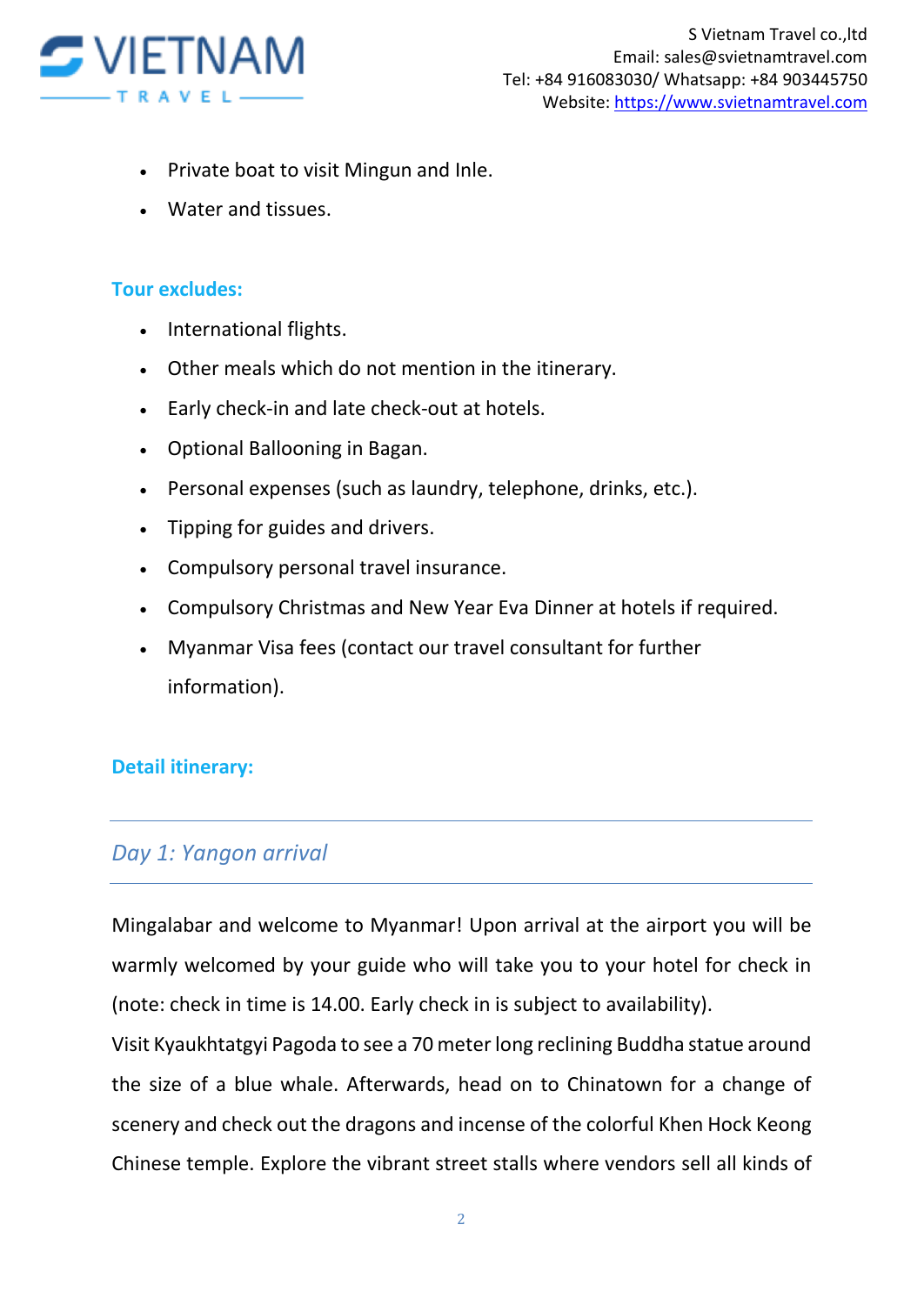

fruit, vegetable and other goods or simply just walk around and soak in the atmosphere of this little China in Yangon. You continue uptown in order to make a quick stop by the Royal Lake located in Kandawgyi Park which is very popular with local residents, especially in the early morning and around sunset. Catch a view of Karaweik Hall, a reproduction of a royal barge and enjoy a spectacular view of the Golden Shwedagon Pagoda. No Myanmar expedition can be considered truly great if it's lacking a visit to the legendary Shwedagon Pagoda. Ready for an amazing experience? The visual delights present there alone, are worth the trip. Witness the colors transform on the 100-meter chedi which is literally enclosed in over 40 tons of gold leaf. You will start at the eastern staircase where you will find a row of shops at the base of the temple selling various religious items. Here you will find monks robes, alms bowls, offerings, incense and other unique Buddhist objects. As your browse the stalls your guide will explain the use and rituals of Myanmar's Buddhist people. Shwedagon is largely considered to be the most important religious site for the Burmese; most visitors report that the trip is extremely memorable and still etched into their minds.

Lunch and Dinner on own account. Overnight stay in Yangon.

# *Day 2: Yangon – fly to Bagan (B)*

After enjoying your breakfast you will be transferred to the airport for your domestic flight to Bagan. Welcome to Bagan, known to be one of the greatest architectural sites in Asia. When Bagan was the centre of Myanmar from the 11th to 13th centuries the monarchs built multitudes of massive stupas and pagodas, scores of which are still present on the shores of the Irrawaddy River.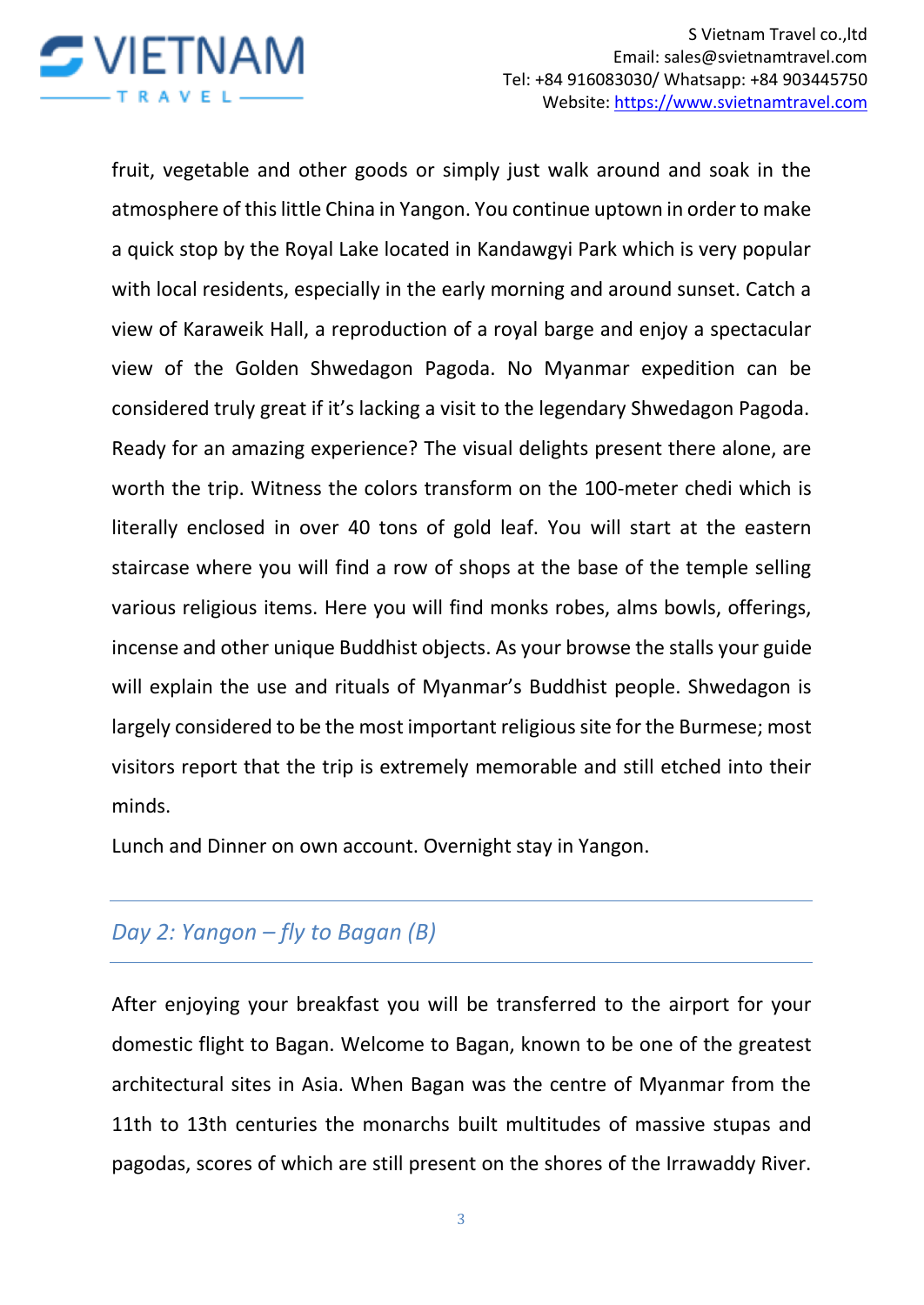

The majesty of Bagan with more than 4000 red brick temples on a plain of the size of Manhattan Island is one of the highlights of a Myanmar holiday that will soothe the eye of every traveler.

Discover the best of Bagan today! Not simply a chance to see the splendid Bagan temples, this excursion also introduces you to the Burmese culture, allows you to see traditional craftsmen at work and takes you up the mighty Irrawaddy River to a decidedly unusual 'cave' temple! Your fist port of call is an elevated temple with its panoramic views of the Bagan plains. This viewpoint will give you a taste of the sheer number of temples as well as some of their distinctive styles. From here you will have a look around the Ananda Temple – one of the most exalted of Bagan's temples. We will ensure that our tour reaches this point before the majority of tourist arrive, enabling you to enjoy the splendor of the temple in relative tranquility. Continue to various other temples dotted around the temple plains to experience a variety of architectural styles in the area as well as the artistic wonder of the 9-14th centuries. Traveling amid the temples you will get a taste of rural Bagan life in this 'living museum' setting where farmers and families work amongst the monuments.

Next on the agenda is your chance to learn more about the local culture with a visit to two workshops producing Bagan's most famous products - lacquer ware and wood crafts. Watch in amazement as the skilled craftsmen use traditional techniques passed down through generations to create beautiful items.

#### *OPTIONAL: USD12/PAX FOR SUNSET CRUISE*

*You will be driven late in the afternoon to the jetty where a private wooden river boat awaits you. Sitting either under the shade or on the open-deck you'll be treated to fabulous views as you cruise down the Irrawaddy River. You'll cruise past several small villages, fishermen, local boats and of course many of the*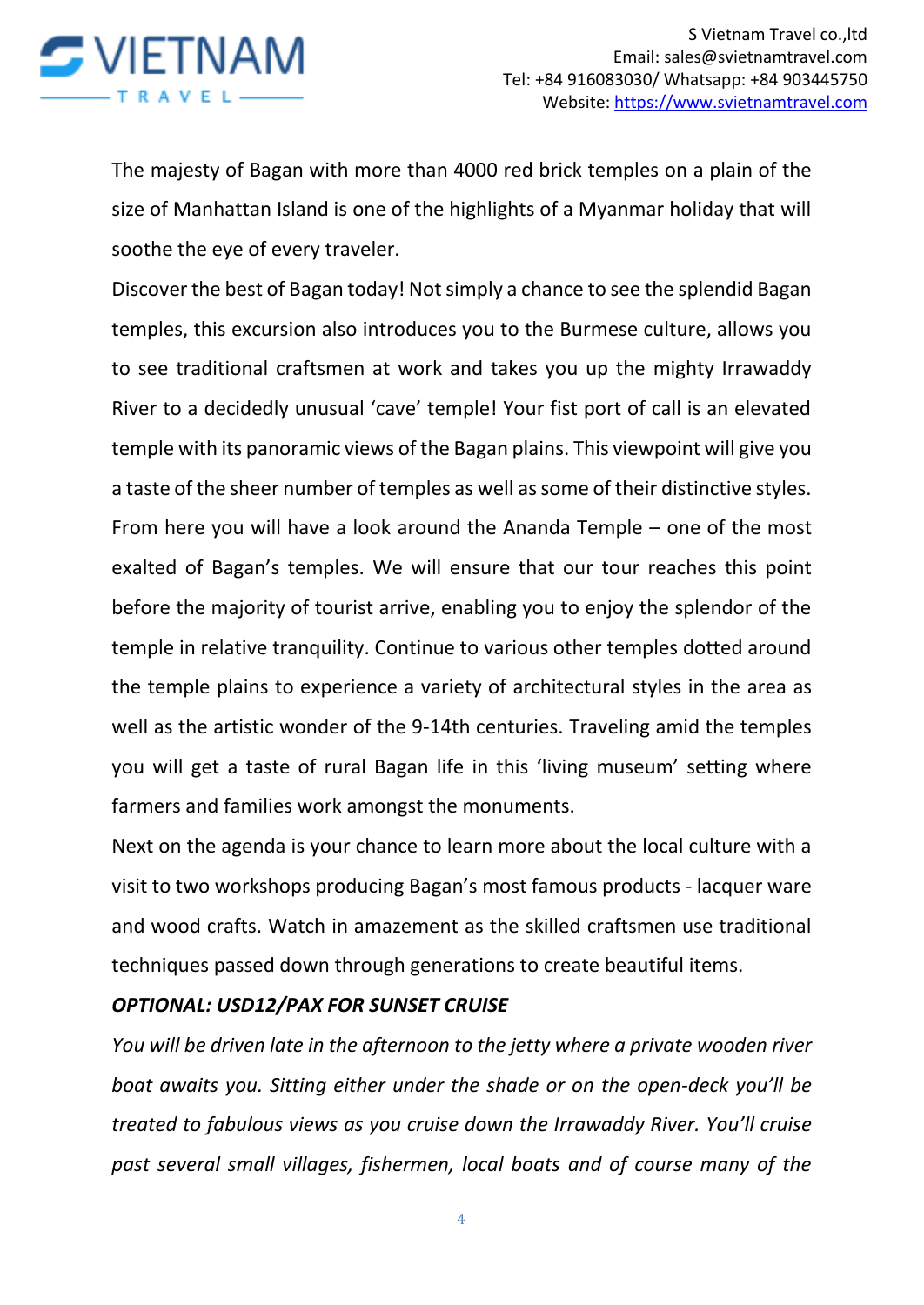

*ubiquitous Myanmar Buddhist temples. The views of Bagan from the river are particularly spectacular and offer a different perspective from the land based tours. As the sun begins to sink slowly from view, you will prepare to disembark before being driven back, greatly relaxed, to your hotel for the evening. The perfect end to a busy day of sightseeing in Bagan!*

Lunch and Dinner on own account. Overnight stay in Bagan.

*Day 3: Bagan – sightseeing (B)*

## *OPTION: HOT AIR BALLOON RIDE OVER BAGAN – US\$ 285/PAX*

*The morning will start off with an exciting hot-air balloon ride above the Bagan countryside. You will observe one-of-a-kind views when the sun begins to rise over the Irrawaddy River and various stupas in the region. You're simply not going to find many other opportunities like this on Earth. (Only available from October/November through March)*

After breakfast at your hotel, your guide and driver will pick you up to start your Bagan excursion. It's off to the vibrant NyaungOo Market, where the locals come to trade fresh produce and other goods daily. From here you will have a look around the Old Bagan starting with a visit of the renowned Shwezigon Pagoda, constructed by King Anawrahta in the early 11th century as a religious memorial. Travel over dusty lanes and tree shaded roads past temples and monasteries to a small village. At one of the monasteries you will participate in a special traditional Buddhist ceremony.

From here you will journey on by horse cart for an excursion that passes Thatbyinnyu, the tallest temple in Bagan, gigantic Dhammayangyi Temple noted for its remarkable brickwork, and of course, Sulamani Temple. Take pleasure in

5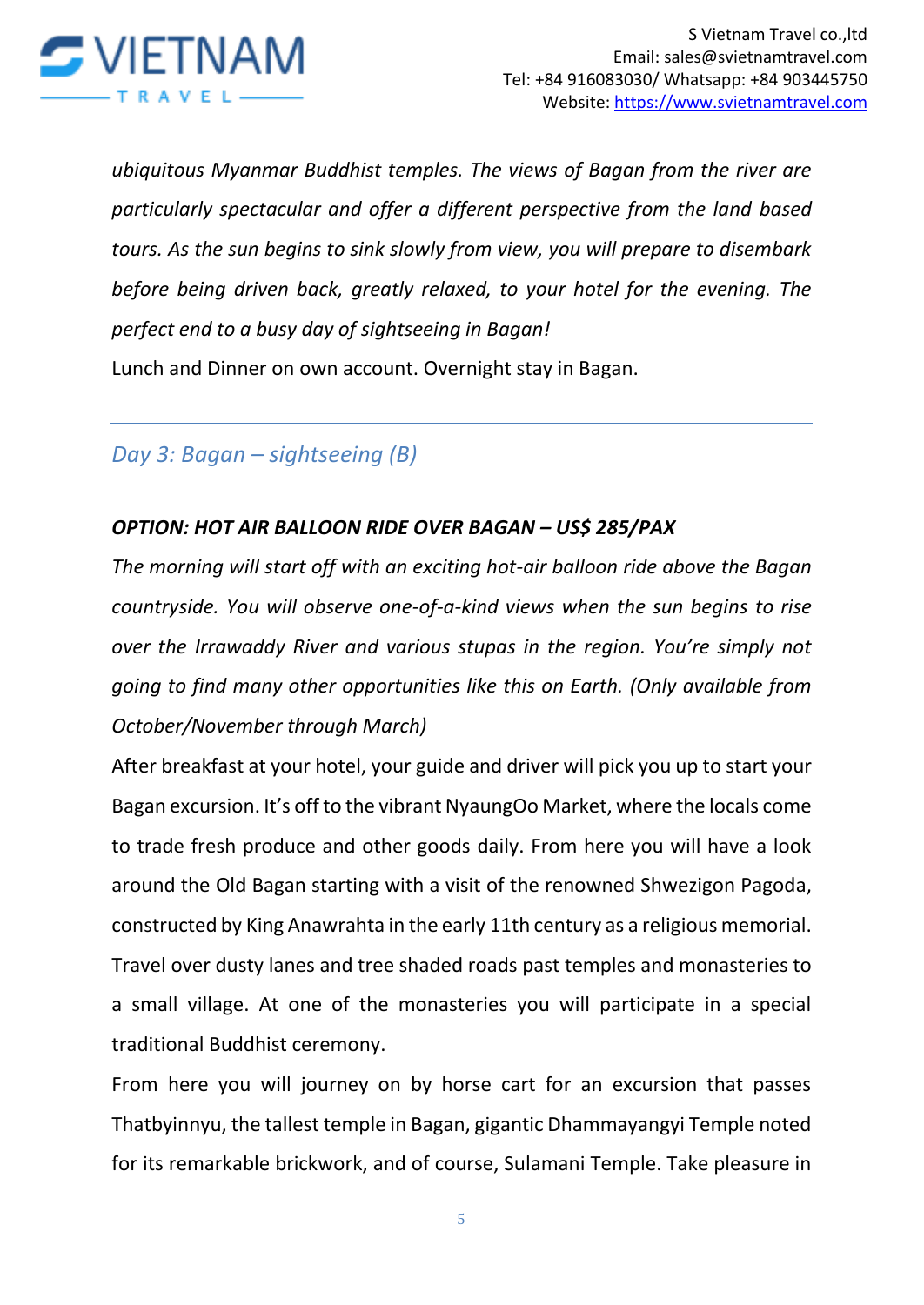

an extraordinary sunset from the upper terrace of one of the surrounding temples.

Lunch and Dinner on own account.Overnight stay in Bagan.

# *Day 4: Bagan – fly to Mandalay (B)*

A short flight takes you from Bagan to Mandalay this morning! Mandalay, the second largest city of Myanmar and one of the ancient royal capitals is often perceived and described in literature as Asia at its most traditional, timeless and alluring but those who go meet a booming and vibrant city located on the banks of the Irrawaddy River. However, despite the energy and thriving business it's where the cultural heart of Myanmar lies and tradition of music, dance and drama are still alive. Upon arrival in you'll be transferred (1 hour) to Mandalay city. You will across the Irrawaddy River in to Sagaing. With 600 ivory colored pagodas and monasteries, Sagaing Hill is generally seen as the spiritual hub of Myanmar and claims residence to around 3,000 monks and nearly 100 meditation shrines. You'll visit pagodas such as Swan OoPonNya Shin, U Min ThoneSae and Shin Pin Nan Gyaing. Continue to Sagaing's local market, a less visited tourist site. We'll head over to a small pottery village which is recognized for manufacturing ubiquitous water pots to observe the tradesmen here applying their traditional methods for producing their goods.

Next it's on to Ava which was the standing capital from the 14th through the 18th centuries. Cross the small river by ferry and travel in a traditional horse and carriage to the wooden Bagaya Monastery renowned for its extraordinarily elaborate woodcarvings. Be sure to check out the Nanmyint Watch Tower - also called "the leaning tower of Ava" - which is what's left from the remnants of the

6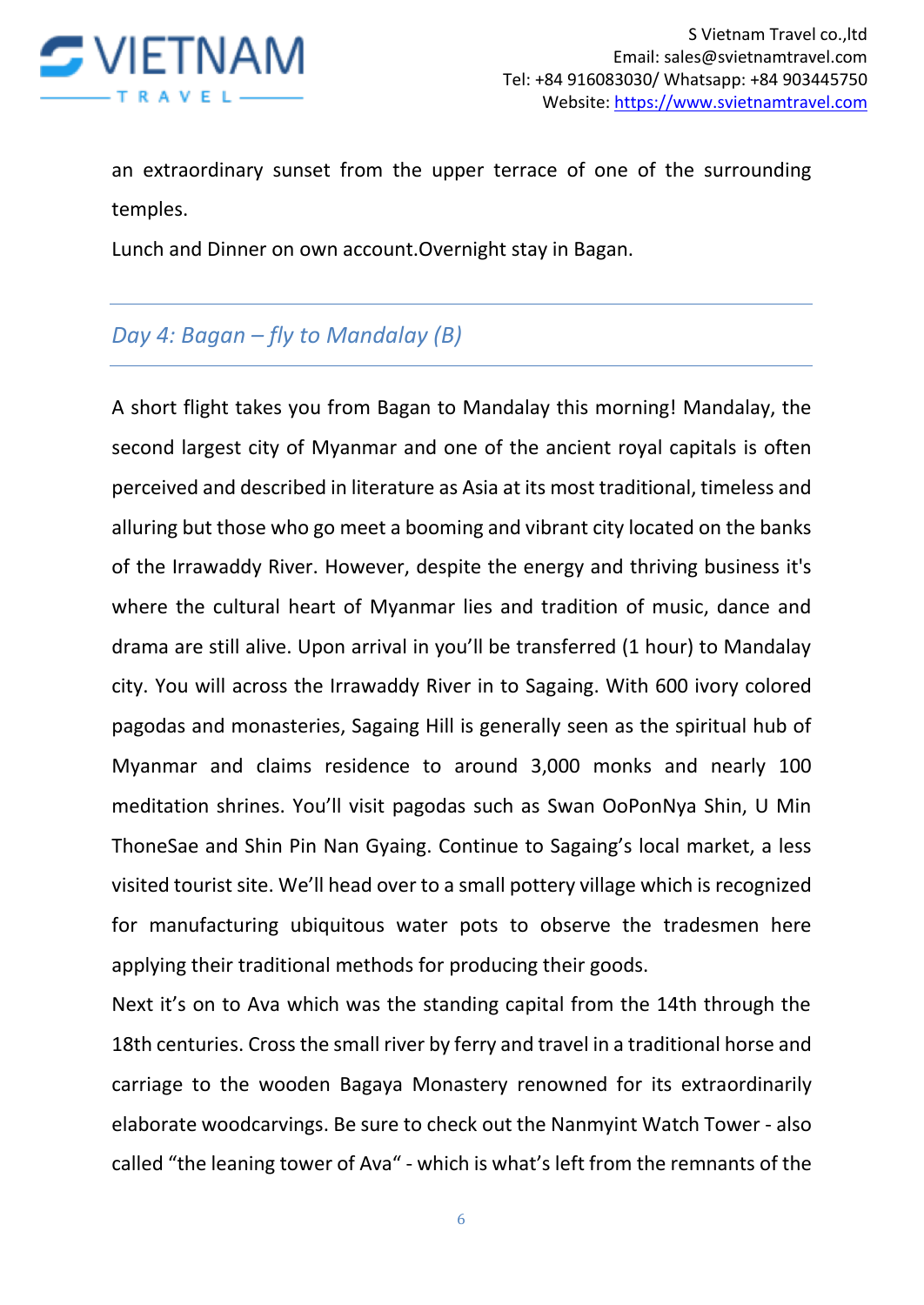

ancient palace and MahaAungmyeBonzanMonastery.Return back across the river and drive to Amarapura, Myanmar's penultimate royal capital. Amarapura means "City of Immortality", though its period as capital was relatively brief. You will start Mahagandayon monastery, home to more than a thousand young monks and renowned as a centre for monastic study and strict religious discipline. Continue on foot or by bus a short distance to the legendary U Bein Bridge, which was built in 1782 when Amarapura was the Royal center of attention. It spans 1.2 km across the shallow Taungthaman Lake and is said to be the longest teakwood bridge worldwide. Enjoy this very special atmosphere as the late afternoon sun casts long shadows and illuminates the local people heading home. Sunset in U Bien Bridge.

Lunch and Dinner on own account. Overnight stay in Mandalay.

# *Day 5: Mandalay – Mingun – Mandalay (B)*

Head off to Mandalay jetty and embark on a private boat for a relaxed 1 hour journey on the Irrawaddy River to Mingun. Experience the sights and sounds of Mingun, starting with the celebrated MingunPaya, which would have been the world's largest (if King Bodawpaya hadn't died before it was finished). The construction of this enormous brick building was halted after a fortune-teller predicted the King's death upon completion. An earthquake that hit in the 1800's, split the monument and reduced it to partial rubble – it's possibly the world's largest pile of bricks. From the flat top you have a fine view of the HsinbyumePaya, Mingun village and the river. Carry on to the gorgeous alabaster Hsinbyume Pagoda, an unusual stupa with a couple of stories behind it. It's supposedly a representation of the SulamaniPaya which according to the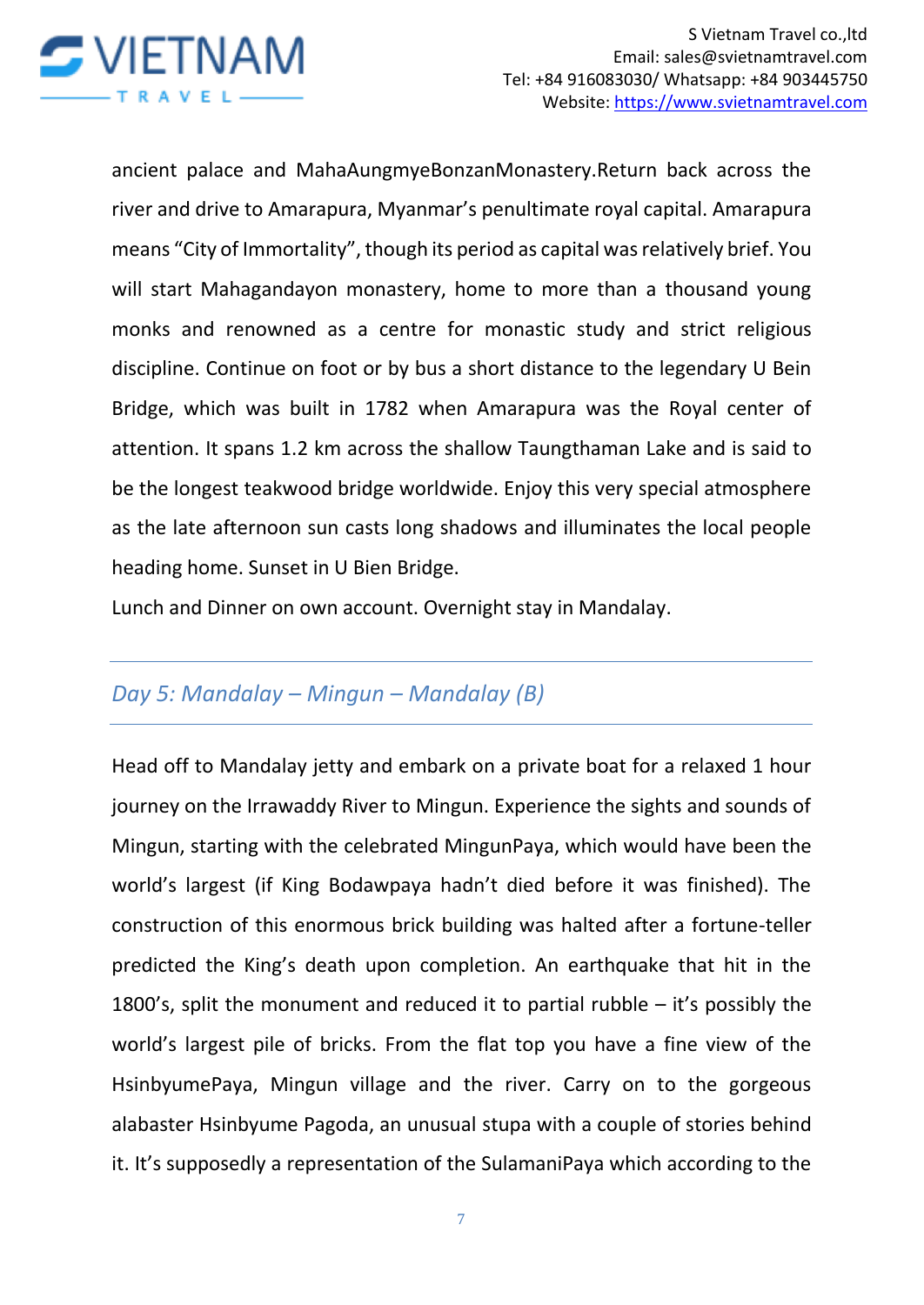

Buddhist plan of the cosmos, stands atop Mount Meru (the mountain that stands at the centre of the universe). Afterwards hop on over to the Mingun Bell that weighs 90 tons and is claimed to be the world's largest hung, uncracked bell still capable of ringing. Before returning to Mandalay by boat there'll be enough time to explore the small neighbourhoods throughout Mingun crafting traditional basketry and mingle with the friendly craftsmen and vendors.

Your orientation tour of Mandalay will kick off with a walk up to Mandalay Hill, rising 240 meter above the city. At the top the reward is a full panoramic view, the hazy blue outline of the Shan Hills to the east, the Mandalay Palace (and the city sprawl) to the south and the Irrawaddy River to the west. Directly south of Mandalay Hill stands the Kyauktawgyi Pagoda, known as the pagoda of the Great Marble Image. Admire the huge Buddha, carved from a single block of marble. It's said that the colossal marble block took 10,000 men almost two weeks to transport it from the riverside to its current location. Proceed to Kuthodaw Pagoda, frequently dubbed as "The World's Biggest Book" for its collection of 729 marble slabs inscribed with Buddhist teachings. Then it's off to the Shwenandaw Monastery, the Golden Monastery which is the only enduring structure from the Royal Palace of the 19th century. This impressive structure is celebrated for its remarkable woodcarvings.

Lunch and Dinner on own account. Overnight stay in Mandalay

# *Day 6: Mandalay – fly to Heho – Inle (B)*

This morning return to the Mandalay airport for the flight to Heho, in the heart of the Shan State. Upon arrival at the Heho airport, you will proceed to NyaungShwe village. Along the way, you will have an opportunity to visit rural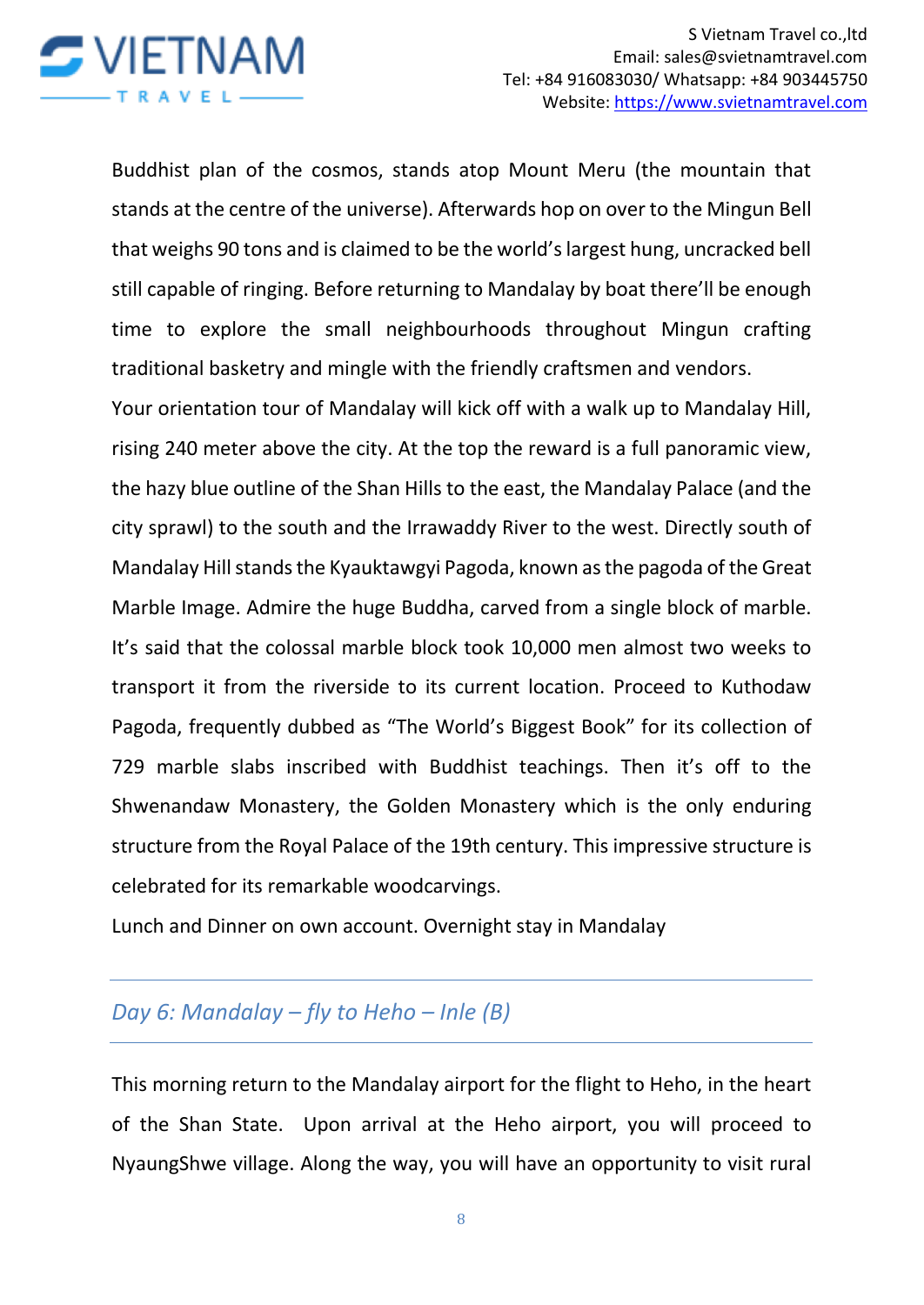

workshops that specialize in traditional Shan paper and unique handcrafted umbrellas. Also, be sure to stop in at the teak monastery of Shweyanpyay to witness the intricate wood carving artwork and craftsmanship of the monks there.

Then you will board a private motorboat and begin heading out onto Inle Lake, one of Myanmar's most spectacular and breathtaking sights. Its calm waters are dotted with floating vegetation and fishing canoes, to which scenic hills provide the perfect backdrop. Along the way you will pass several villages that are built on stilts over the lake, which are inhabited by the local Intha people. Observe the daily activities of the local leg-rowing fishermen and see their 'floating gardens', which are built up from strips of water hyacinth, earth and anchored to the bottom of the lake with bamboo poles. Drive to your hotel.

Lunch and Dinner on own account. Overnight stay in Inle Lake.

# *Day 7: Inle Lake – Indein (B)*

After breakfast you'll pay a visit to the lake's morning market (the market is open every day apart from dark moon and full moon calendar days). The market's location rotates between the lake's villages in a 5 day schedule and is also visited daily by the lake's inhabitants as well as the surrounding natives who also come to sell and trade their wares. A 1-hour boat ride down a small canal will take you to the Pa-Oh village of Indein, positioned on the western shores of Inle Lake.

Take a leisurely stroll around the village before ascending the moss-covered stairway to the top of a hill. Once you've arrived at the summit, you will be greeted buy an iconic Buddha image which sits enshrined among hundreds of stupa ruins and overgrown shrubbery. Here, from the peak, you will also be